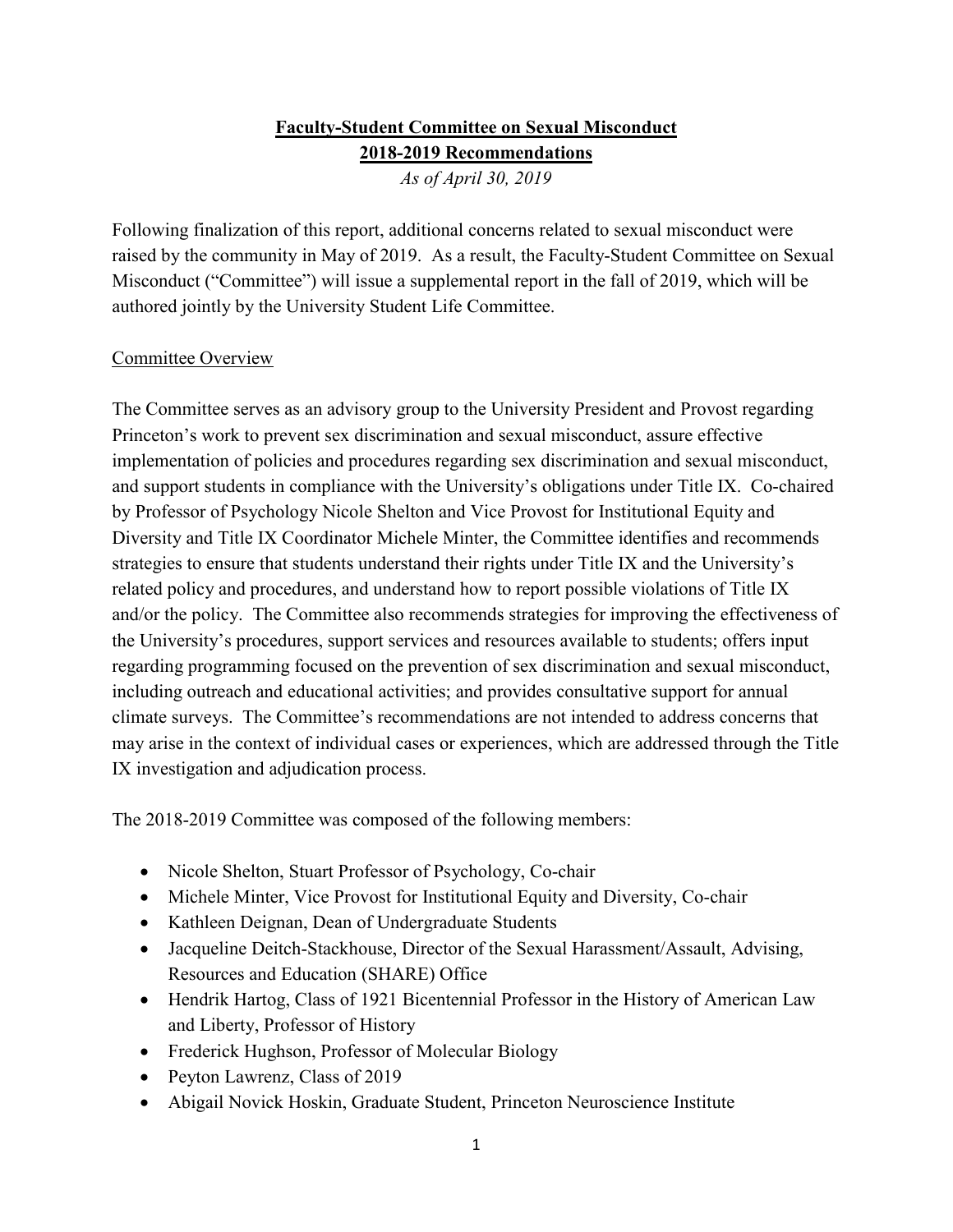- Nicholas Wu, Class of 2019
- Michael Zhang, Graduate Student in Art and Archaeology<sup>[1](#page-1-0)</sup>

## Update regarding 2017-2018 Recommendations

The following recommendations from the Committee's [2017-2018 report](https://sexualmisconduct.princeton.edu/sites/sexualmisconduct/files/faculty-student_advisory_committee_on_sexual_misconduct_2017-2018_recommendations.pdf) have been implemented:

• Expand new faculty orientation;

l

- Create supplemental training for Directors of Graduate Studies and Department Chairs;
- Redesign faculty/staff online training;
- Develop supplemental "booster" trainings for faculty;
- Develop a list of "best practices" for faculty;
- Make conflict of interest procedures more explicit;
- Expand the circle of those who are informed of relevant information related to sexual misconduct investigations of faculty member respondents;
- Provide clarity regarding the Consensual Relations with Students Policy; and
- Provide information regarding how the University handles disclosures about violations of the University's Policy on Sex Discrimination and Sexual Misconduct when faculty or staff respondents leave the University.

The following recommendations from the Committee's 2017-2018 report are in the process of being implemented:

- Provide the community with additional details regarding the types of behaviors that have occurred on our campus, as well as consequences for respondents (expected summer of 2019, at which time a five-year review can be provided); and
- Explore a standardized process through which candidates are vetted with respect to issues of sexual misconduct.

The following recommendations were referred to the Faculty Advisory Committee on Policy (FACP):

- Formalize the existing consultative process between the Dean of the Faculty and other senior administrators in determining penalties for faculty respondents involved in sexual misconduct matters;
- Consider providing three grounds of appeal to student complainants in cases involving faculty respondents; and

<span id="page-1-0"></span><sup>1</sup> The 2018-2019 membership can be viewed at http://sexualmisconduct.princeton.edu/faculty-student-committee. Student participants were nominated by the Undergraduate Student Government and the Graduate Student Government. During the 2018-2019 academic year (prior to April 30, 2019), the Committee met five times.